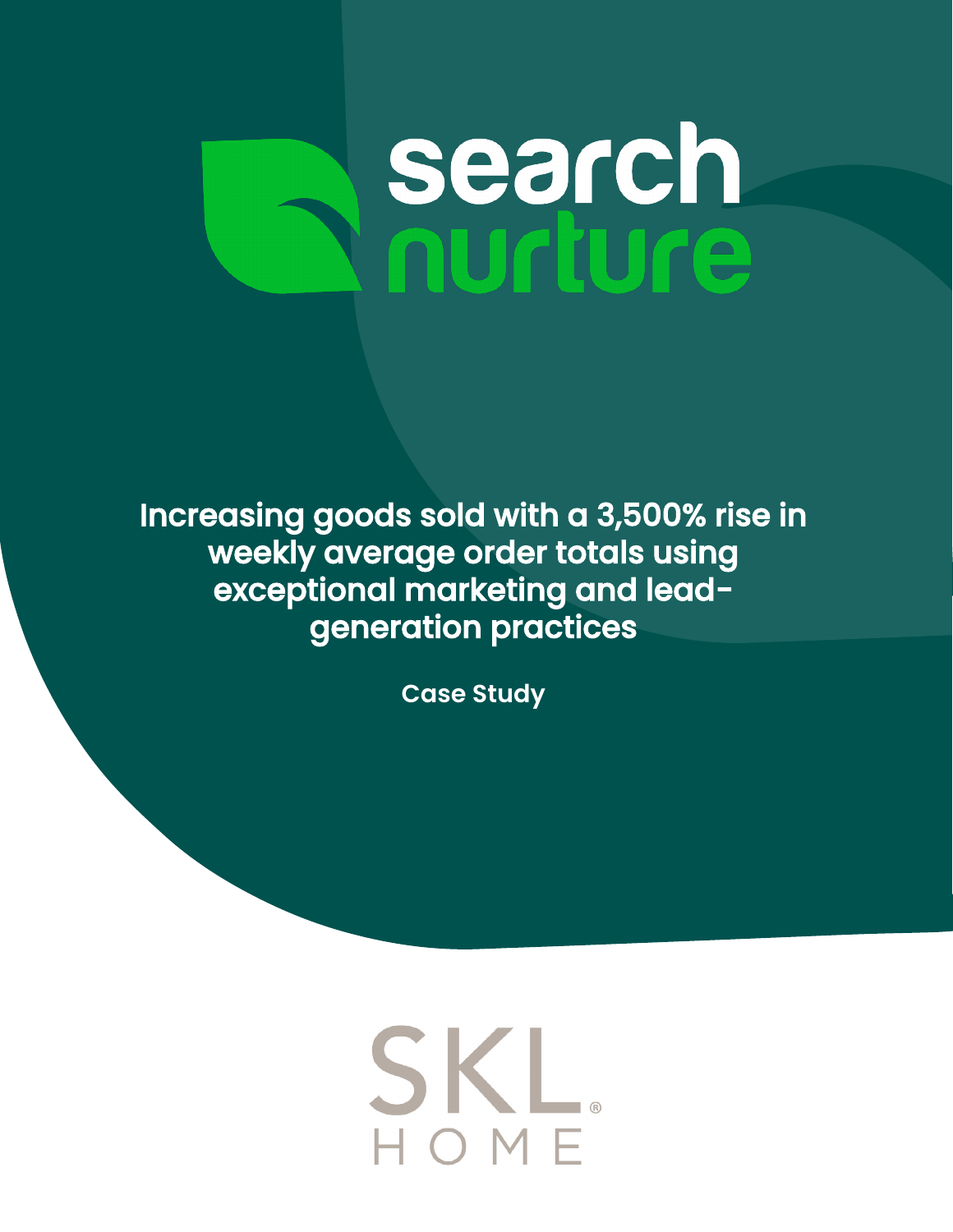## SKL



**Industry** Home Decor

**Location** USA

#### **Summary**

Search Nurture partnered with SKL in October of 2018 and began implementing meaningful changes to their advertising campaign to account for the seasonality of some of their products.

We had to overcome inherent biases within Amazon's algorithm and build out SKL's advertising campaigns in order to accomplish their goals. Our team made constant changes to SKL's campaigns in order to leverage the seasonal appeal of the company's products.

Once the ads were adjusted to the unique themes required, we were able to attract a much larger audience for in-season products. We simultaneously managed the out-of-season products to appeal to consumers that desired access to specific themes. With our help, SKL experienced:



An increase in weekly orders by 3,500%

Massive growth in orders during the week of Cyber Monday 2020

The result of our multifaceted approach was massive growth on Amazon, both with core products and seasonal items.



#### **The Client SKL**

SKL was founded in Cincinnati, OH. The company specializes in shower curtains, towels, and hard goods for bathrooms and kitchens.

SKL supplies their products to several big-box retailers and also conducts sales via Amazon. They have seasonal and themed product lines, which help to keep sales consistent year-round.

#### **Objectives & Challenges**

The client had three primary objectives when we partnered with them. They wanted to achieve more efficient Amazon Ads growth, reduce advertising cost of sale to 30% or less, and obtain consistent year-over-year results in terms of profits.

While the goals themselves were relatively straightforward, achieving them effectively required a nuanced approach.

SKL was experiencing challenges in virtually every aspect of its marketing and sales. Their weekly order total was extremely low, and the pages on their website were not very robust or built out. This made it difficult for the company to get any real traction with their products. In turn, this caused the company's advertising efficiency to be low, as well.

As we began to gather information about SKL's struggles, we identified another challenge: Amazon's algorithm was inherently biased against their products due to the seasonality factor.

Amazon's algorithms were assuming that people are not interested in the products unless the particular ad campaign coincided with an upcoming holiday. Overcoming this challenge would require us to craft a complex marketing strategy and make constant changes to ad campaigns until we achieved the desired results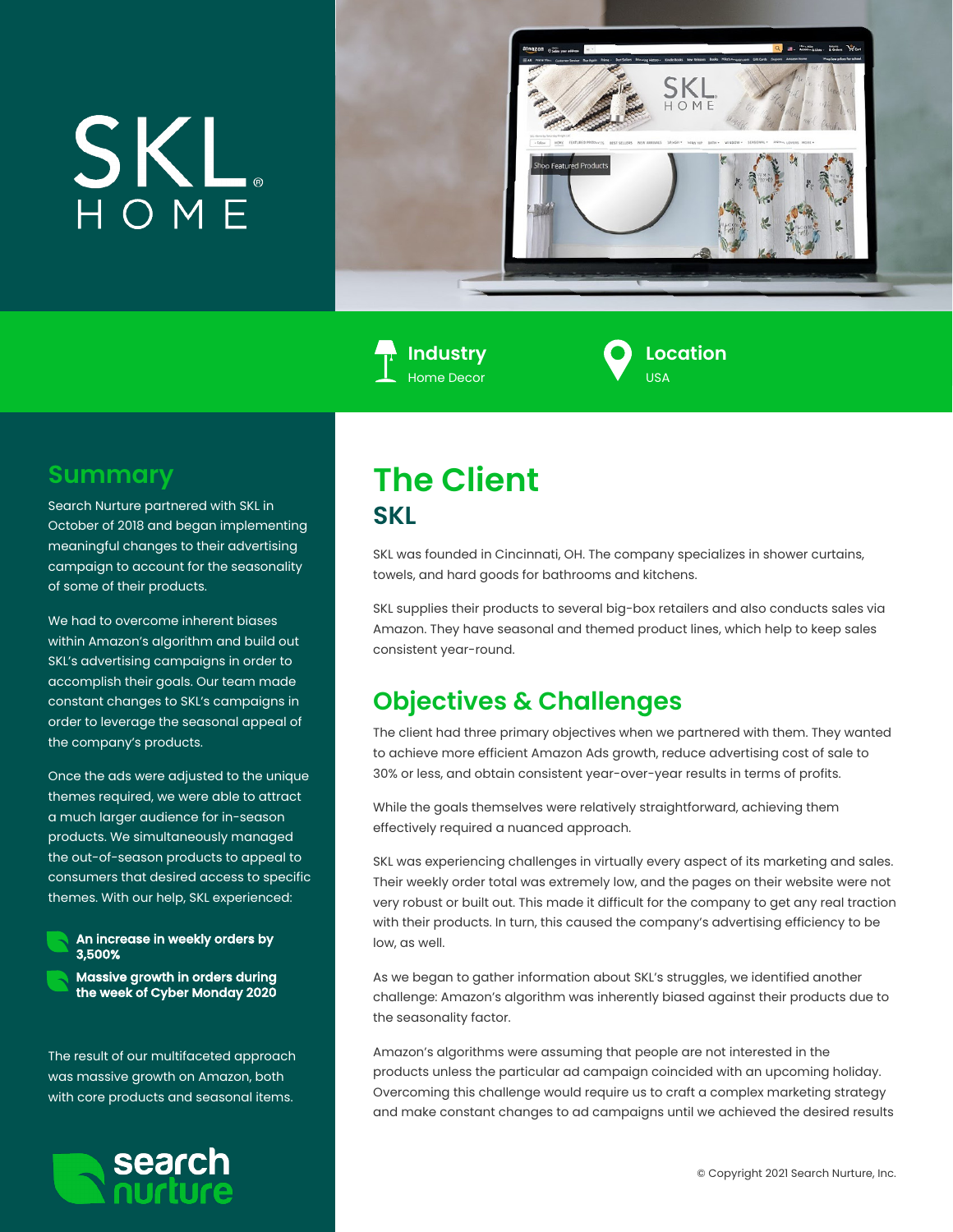### SKL.

#### **The Solution**

Our first objective was to improve SKL's Amazon Ad efficiency so that we could connect with the right audience. We crafted new and engaging ad campaigns of various types. This included SEO and PPC strategies designed to connect with a wider audience across a number of different platforms.

Throughout the course of the campaigns, we continually refined and optimized content so that it would remain appealing to consumers.

Since SKL has products for virtually every season, theme, and holiday, it was important to routinely alter their advertising content. We created ads that were designed to cater to each unique theme or seasonal event so that we could generate maximum interest with the largest audience possible.

In addition, we continued to manage the out-of-season products and created select content that was appealing to consumers that like to plan far in advance for holidays.

Lastly, we built out site content and marketing material so that it was more organized in accordance with specific themes and seasons. This allowed us to overcome the biases in the Amazon algorithms and improve ad efficiency.

Maintaining this efficiency required our team to make regular changes to SKL's ads. We have continued to do update campaigns as needed, which has allowed SKL to keep their quarterly growth consistent.